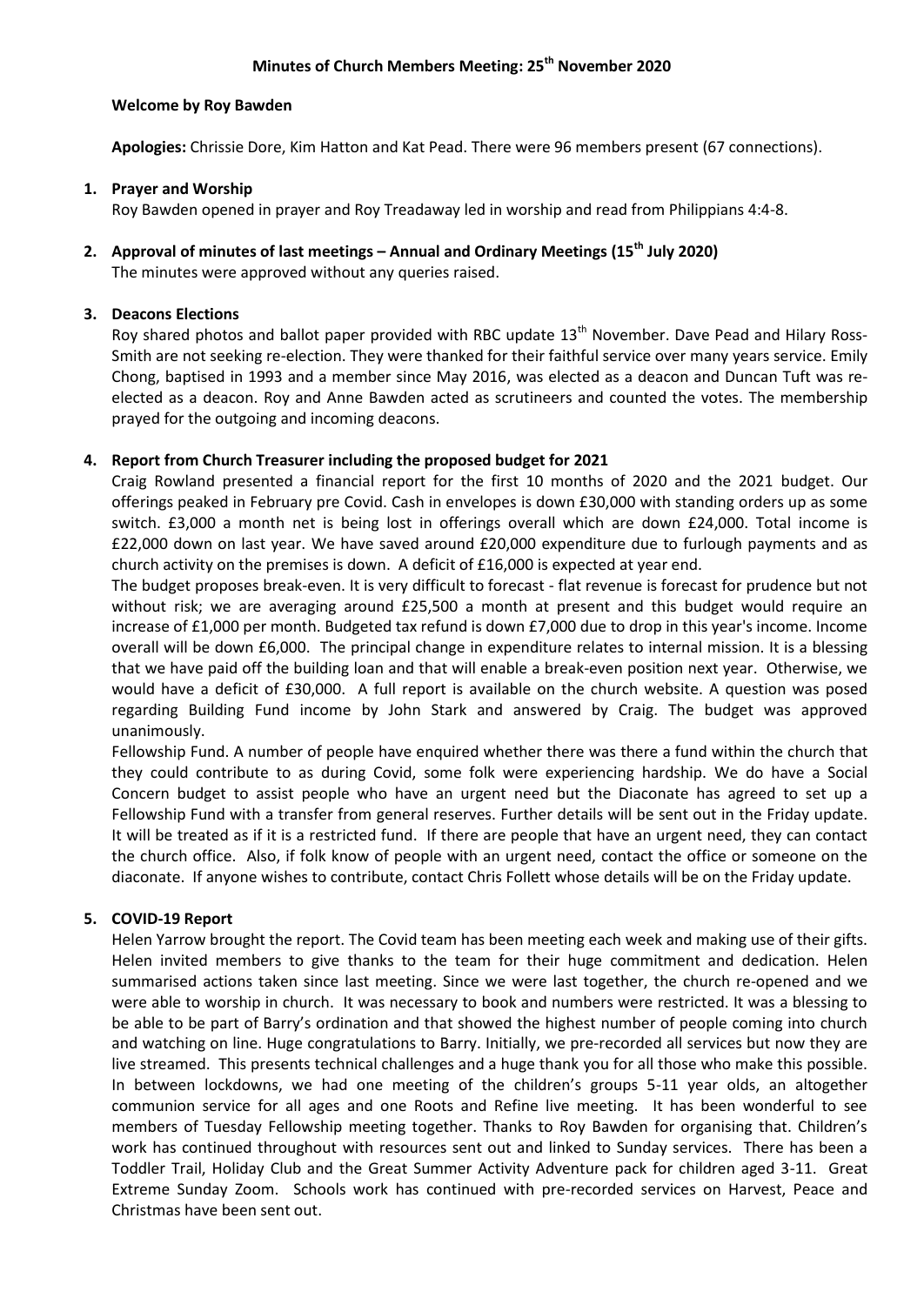DVD's of the services are sent to those unable to access services on-line and many people have been making phone calls and sending cards and offering support to those who are lonely and shielding, for which we are very grateful. A correction to the report from the last meeting: the Care Home ministry, Barbara Avery and her team send a programme for a service, including prayers, bible readings, with an explanation and hymns that can be played on YouTube. Please continue to pray for those in care homes who have not seen family for over 9 months. Café Connect guests receive monthly mailings, with quizzes. They have been named 'Café Connectors' as a number of them met at church and are now contacting and supporting each other, alongside receiving regular phone calls from church members.

A survey was sent out and responses are still being collated. In response, the time of Zoom prayer meetings are alternated. A lot has been happening within the church. Harefield Hospital has been using the church hall for health checks. The church has been open for Safe Space and a rota of people are in church from 10- 12 on a Monday and 1-3 on a Friday. As the church is open, if anyone has donations for Hillingdon Food Bank, they can be dropped off at these times. Thanks were expressed to Mark & Marie Dendy for being there last Saturday to receive donations and to Tony Strutt for keeping the outside space tidy. An appeal for anyone handy with a paint brush and available to do minor repairs was made, please contact the church office.

The Covid team met to discuss plans for re-opening church activities. Sunday services will continue to be live streamed and there will be regular prayer meetings. The church will be open from Sunday 6<sup>th</sup> December for folk to attend, via a booking system. On Sunday  $13<sup>th</sup>$  December, we will be holding a Family service, with priority given to families and children. Later that afternoon we will be holding our Lighting the Darkness service that will also be live streamed. We are planning to hold one or more Carols by Candlelight services.

A poll was taken on whether folk would be happy to attend and on which date. **Would you be happy to attend and invite family and friends to Carols by Candlelight, on one or more of the following dates**:

 $17<sup>th</sup>$  Dec 32%,  $18<sup>th</sup>$  Dec 44%,  $19<sup>th</sup>$  Dec 56%,  $20<sup>th</sup>$  December 64%, No do not feel able 34%. Other activities planned include an interactive Advent calendar accessible for children, via our website; 20<sup>th</sup> December, a Christmas Trail and craft activity; and a Christmas poster will be sent via email or the post to be put up in the window and perhaps shared with local shops and businesses. Thanks to everyone for their input for Advent Devotions and thanks to Gillian Rose and Marie Dendy for getting this organised.

Christmas services will be sent to care homes. Cards, Christmas quizzes and a gift sent to Café Connectors. Discussions are in hand about how we can celebrate our Senior Citizens Christmas party. The blog advised in the email sent on 23<sup>rd</sup> November is now live and ready to receive contributions about how we can reach out to our community and fellowship to share the Good News of Jesus' birth and we are challenged to consider ways in which we can reach out or help out.

## **6. Membership matters**

Report brought by Alison Dennis. The deaths of Eileen Thompson and Barrie Purdy were announced and the resignation of Pat Holley. Membership now stands at 298.

## **7. Uniformed Organisations**

Nikki Latham on behalf Lesley Ferguson, Kat Pead and herself, advised that they have jointly and in consultation with the Deacons, made the decision to close our Girl Guiding unit. RBC has sponsored a Girl Guiding Unit for 83 years, since 1937 and the decision was not taken lightly. Nikki re-started the Ruislip Windmill Unit in 2011 and took over the guiding unit a bit later. Nikki attended church parades as a teenager and that brought her to faith in Jesus and saw it as a good outreach to the local community. In 2013 the Promise changed and a discussion took place then about whether to continue. The Unit leaders saw it as a good outreach to the community and children of all faiths and no faith were welcomed. The leaders saw it as a good way to show God's love in the way they ran their units with traditional Christian songs to begin and close meetings, invited speakers in and celebrated Christmas and Easter with the girls and chose Christian charities to discuss with them. However, the Girl Guiding inclusion policy further defines that we are now not to focus on one faith and are encouraged not to mention God in prayers or songs. As such, all 3 leaders have decided that they are not prepared to do this as an RBC outreach as it does not align as an outreach for our youth.

Q1 whether this would affect the younger units. As the policy affects all guiding units: Rainbows, Brownies and Guides, they will all close.

Q2 whether we could move to something like the Girls Brigade. The team is considering how they can work with children to provide a different group that will not be a uniformed organisation and are keen to include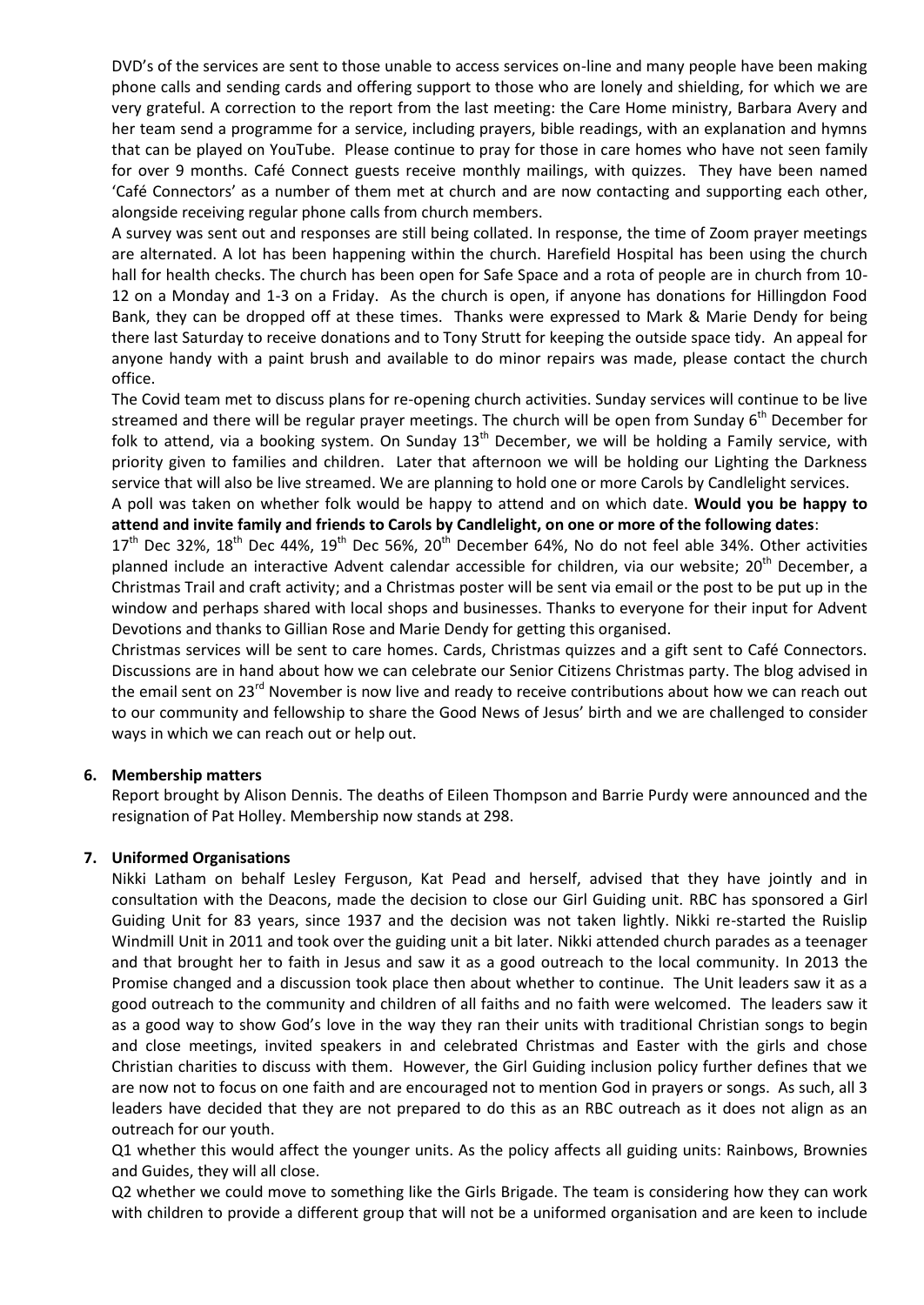boys and girls. The leaders are not stepping down and are looking at giving time to another group but not necessarily a uniformed organisation.

Thanks was given for the work Nikki, Lesley and Kat and all previous leaders of the uniformed groups, since 1937.

## **8. Youth Strategy**

Roy Bawden introduced the item. On  $9<sup>th</sup>$  October, members were notified by email that, following a review of our staffing model and strategy for youth work going forward, the leadership team decided to cease the full-time Youth Worker role. The process and rationale were summarised at a meeting of the Youth volunteers on 22<sup>nd</sup> October. A search and recruitment team has now been established for a new part time Youth Worker post of 25 hours, that will include a strong emphasis on empowering volunteers. This team will also be charged with searching for and recruiting a Children's Worker, following the resignation of Lucy Newton, reported to members on the 20<sup>th</sup> October. Lucy's notice expires in January. The team that will report to the trustees is comprised of Karen Gardner, Marianne Jeanes, Derek Page, David Rose, Helen Smith and Helen Yarrow. They will be consulting with some of the membership as part of their search process.

As a fellowship, we will be marking John and Lucy's invaluable contribution and service and details will be shared in due course.

The decision was a very difficult one given the consequences for John Reynolds and the wider family. It was only taken after careful and prayerful consideration.

Hilary Ross-Smith advised that some had asked why the matter was not brought to the members prior to the decision being taken. This had been considered very carefully. The Constitution states that when it comes to staffing, only the termination or appointment of ministers is specifically reserved to the authority of the church meeting. Other matters regarding members of staff are dealt with by the Deacons. This does not prevent the Deacons from bringing the matter to the members if they felt it was right to do so. There were compelling reasons not to in this case, which relate to the possible consequences of a church-wide discussion. John, is an employee and we are guided by the requirements of employment law. The decision had to be based on certain specific criteria, relevant to the role and not to the person occupying the role. One of the most important legal requirements is that the process must be fair and the potential effect on John and his family if the discussion was submitted to a church meeting was a very important consideration. There were understandable concerns about the effect on John, his family and his livelihood could lead to the discussion becoming personal and make an objective decision about the role very difficult. Quite apart from the legal aspect, there were pastoral concerns. RBC has been John's church family for the past 5 years and if the church members decided to make the role redundant, a difficult decision to bear could become even harder. Consequently, the deacons took the view that it would be wrong, unfair and potentially divisive to use the church meeting in the decision-making process. BU and specialist external Christian legal counsel provided unequivocal advice not to bring the decision to the church meeting. It was felt right to take the greatest care of John through a difficult time and that support and care is on-going.

John Bawden provided a summary of what is being provided for our youth now and the strategy and vision moving forward. The Youth Strategy Group that includes John Bawden, Karen Ingram, Pippa Durn and

Andy Bell, met together with Helen and Derek, with a view to re-starting our existing provisions for our young people. They were conscious that they had had little opportunity to meet together since the summer and not in person since lockdown in March. Before we could achieve this, it was important to hold a meeting for existing volunteers who had been involved in youth work, together with other individuals that had expressed an interest in supporting our youth ministry. We wanted to share the process and rationale that the church leadership had undertaken to reach the decision, as well as the immediate plans to get young people back into church. A single meeting to include existing and potential new volunteers was held given the tight timeframe on 22<sup>nd</sup> October. Refine and Roots, our Tuesday and Thursday evening provisions, was consequently re-launched just after October half term and we had over 20 young people in church. The second lockdown then occurred and subsequent meetings have had to be virtual. The intention is for both Refine and Roots to return to the church building as soon as possible, depending on Government Guidance. Following feedback from the young people, leaders and parents, sessions have focussed on playing games and providing an opportunity to chat together and rebuild relationships.

Longer term, a search and recruitment team has been established with respect to fleshing out a draft job description to help achieve our vision and strategy for youth, which is to develop a thriving youth work that is at the centre of RBC where young people feel secure and welcomed, have fun and feel supported and are mentored as they explore faith and grow in their relationship with Jesus. The purpose of the role therefore, will be to bring vision and leadership to RBC, that facilitates our youth finding a deep rooted personal faith in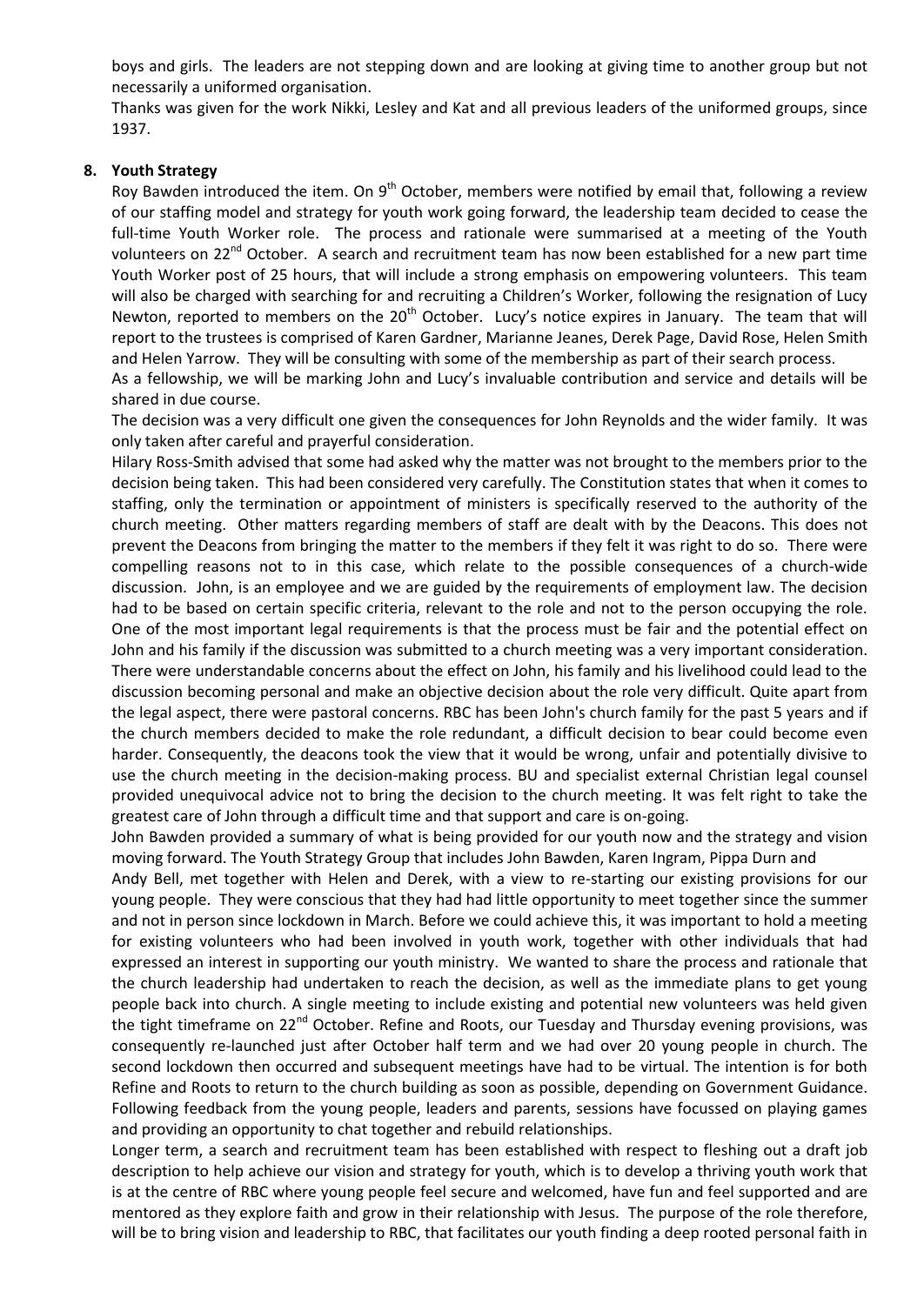Jesus Christ, the engagement of the whole church in that vision, the integration of our youth into the heart of the church and to be responsible for RBC activities i.e. the provisions that we have in place at the moment, groups and events for those in school years  $7 - 13$  and that has clearly been impacted as well by Lucy's resignation and there are effectively two roles to consider.

The aim of the role is not simply to maintain the provisions we currently provide or to add to these but an emphasis on empowering volunteers to become spiritual guides and mentors for our young people, in recognition that it is the strength of these relationships, that is essential to the development of faith in our young people. Clearly this is something that we would expect any Youth Worker to be gifted in. John Reynolds, was certainly very gifted in that area but one person is only capable of doing so much and therefore, we believe that through intentionally establishing and building up a group of youth volunteers, we will be better able to achieve the foregoing. There is some way to go to achieve this and the search and recruitment team will be working to develop that role description with input from the expanded Youth Strategy group, before seeking to advertise and fill the role, as soon as is practical. Before opening the floor to questions, John shared that he had received an email regarding the decision to cease the fulltime Youth Worker role, that has prompted him to ask Craig Rowland for more detail on the background to reaching the decision. Questions were then invited.

**Q** Jane Golden asked has there been any consideration about having any young people in the groups?

**A** With respect to the search and recruitment team, there is an emphasis on including a number of different people in the church and it is expected that young people will be a part of that. With respect to the Youth Strategy group, that is not something that has been considered to date and the point will be considered by the strategy group.

**Q** Jim Green asked is there a link between the resignation of John Reynolds and Lucy Newton at the same time and is this due to financial constraints?.

**A** It is not related to financial constraints. As announced, Lucy's resignation relates to how she sees God's leading for her future and as this includes personal reasons, it is best that any questions be asked directly of Lucy.

**Q** – Gaynor Desai expressed concern about the content that volunteers would have to teach the youth. John used to deal with difficult questions such as homosexuality, transgender and sex before marriage. Having been a volunteer a long time, she would find it very difficult to be informed enough to do it properly and that it was a skilled job. She expressed concern that the church would think that volunteers, that have busy lives anyway, can replace a trained youth worker in an area where we have one evangelical church. There was a lot of youth in the area that we were not reaching. Are volunteers supposed to go into schools and do assemblies?

**A** John Bawden answered that we would not be relying on purely volunteers indefinitely. There is a paid position of around 25 hours that we are looking to recruit for; it won't just be relying on volunteers. It will be a team effort moving forward, in much the same way as it is now, except, instead of having a full-time youth worker it will be a part-time youth worker.

**Q** Gaynor Desai asked who would be discipling the youth as it would take a lot more hours than the Tuesday night, Thursday night or Sunday morning. The discipleship is endless – you cannot put a time on that. Gaynor expressed concern that there would not be enough volunteers to cover what John has managed to do up until now and he has had to disciple a lot of children and there could be a lot more that he couldn't reach because there was a limit to the number of hours he had available.

**A** John Bawden recognised that John Reynolds has done a fantastic job discipling as part of his role and we will be looking to some volunteers alongside the new Youth Worker to meet this important area of ministry alongside other things. We are not just going to be relying on one individual to do that because we recognise there is only so much that one individual can achieve, whether that is a full or part time employee. Gaynor pointed out that in her experience, volunteers would often arrive late due to work commitments. As much as they wanted to be there; their faith was not always where it needed to be to be a youth leader and we were very thin on the ground for many years. She is not sure that there will be sufficient volunteers and expressed her disappointment and concern about the future of the youth.

Craig Rowland followed up on Hilary's explanation and advised that many hours had been spent discussing this, prior to the decision being taken. When the decision was announced, it became clear that it was a 'bolt out of the blue' to members who had no idea of how long the position had been under discussion. The review was carried out in response to concerns about whether the current Youth Worker role is the most effective model for RBC in the current environment. The current youth worker role was set up 13 years ago as a 40 hour per week contract plus a manse. Prior to this, youth work was run for 4 years by unpaid volunteers. We have used a number of different models including Assistant Minister with responsibility for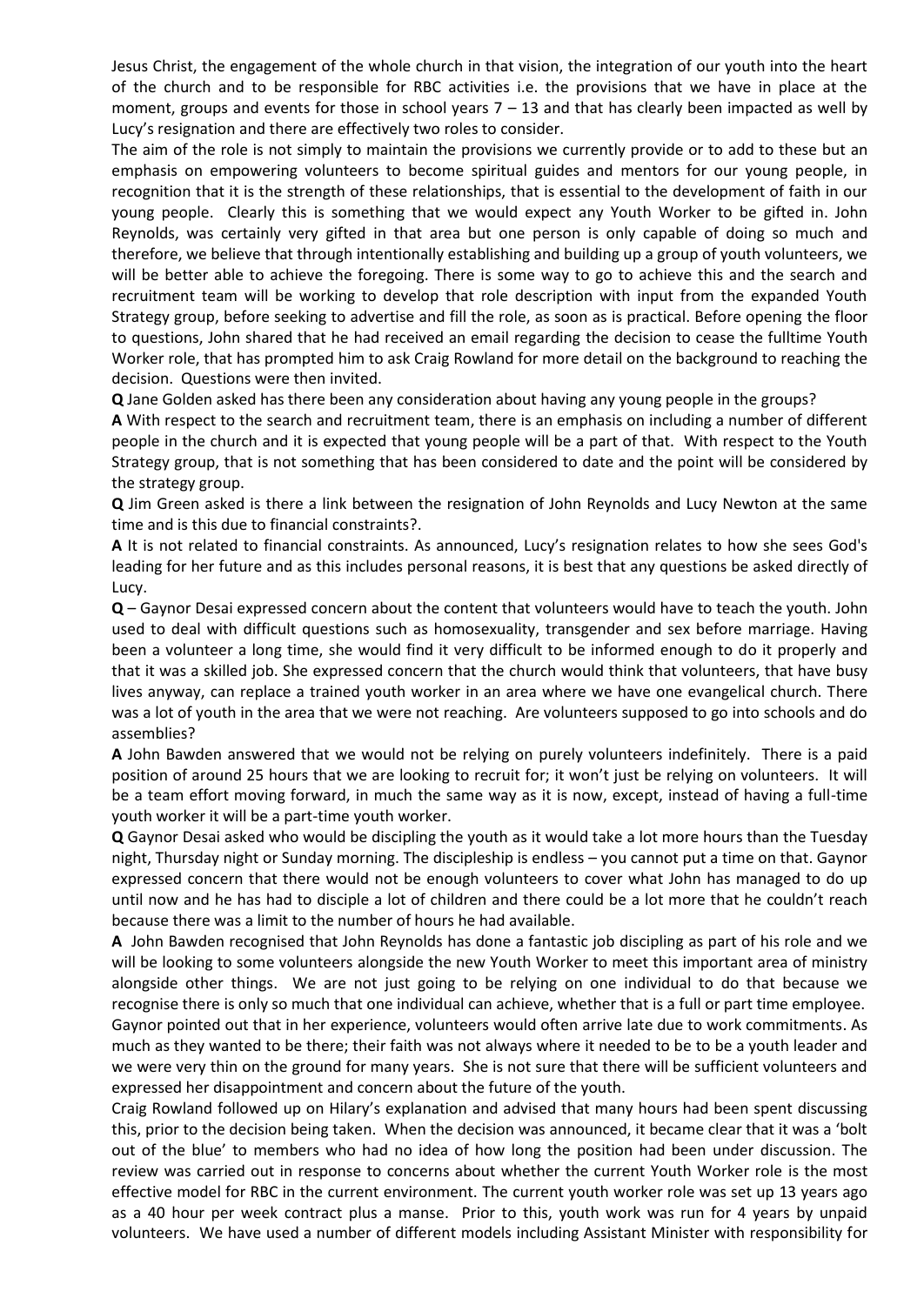youth and we have had full and part time youth workers. The main driver for making such a significant investment in a full-time youth worker 13 years ago, was that volunteers were struggling to cope with the large number of youth attending. There were 100+ teenagers registered at that time and the average attendance for Blaze on Tuesday was over 40. The investment made then was not only to alleviate the pressure on volunteers but also, with such large numbers, it was seen as a great outreach opportunity to build on this platform and go into schools and youth clubs etc.

The picture today is very different. In the last term before Covid, we had 9 regular attendees in Refine (formerly Blaze) and although there is one less year group in Refine than there was in Blaze, the significant drop from 40 to 9 demanded discussion and review. It's recognised that guiding teenagers on their walk with Jesus is not just a numbers game and that year groups can fluctuate in size. However, when the trend continues to decline and there are serious issues retaining our 14-18 year olds, the leadership team had to review the situation. To make it clear, although there were only 9 in Refine at the beginning of this year, those young people have been truly blessed with wonderful discipleship and that is not in question. This was not a sudden decision to review the Youth Worker role. The leadership team has been talking to John about some of the concerns, in earnest, for the last 2 years and to some degree, longer. As a result, the Youth Worker's contract has never been extended for more than 12 months and for John, he has almost had to justify his job every 12 months, which is not good and is unsettling. 2 years ago, in 2018, after some research and discussions with previous youth leaders, plans were put forward to make changes to the Youth Worker's role but following discussions with John, no significant changes were made. Changes were made to the hours but not the pay and things were tweaked. In June, it was decided to try and end the annual review of the role and do a more in-depth look at youth work and decide a strategy for how to deliver youth work at RBC with the benefit of the earlier consultations and other information like ChurchSuite. Following the review, 5 key issues were identified and in the strategy document produced, they were called 'drivers for change'. They were:

- 1. Numbers attending have diminished in the 14-18 age group.
- 2. A duty of good stewardship. We have a responsibility to ensure we are making best use of church funds: we are accountable for tithed funds. The current Youth Worker role costs around £900 per week and the rest of the youth budget is around £100 per week, so the total budget is £1,000 per week. We had to ask ourselves whether £1,000 a week is supportable; is that the right amount; whether the split of £900 per week on a youth worker and £100 on the youth was a good use of funds. To demonstrate that we are showing good financial stewardship, should we be spending less on the youth worker and more on the youth themselves, such as Christian youth events?
- 3. The leadership team perceived growing separation of youth from the central church. In recent years, instead of becoming more deeply rooted in our church community, they appeared to become more separated and less visible. In recent memory, two full rows would be taken up by our youth, whereas today, there are very few of our youth in attendance on Sunday evenings.
- 4. It is believed that there is a greater number of volunteers than are currently being empowered. In employing a full-time Youth Worker, a number of previous volunteers have stepped back from front line responsibilities. It's not known how many volunteers will step up and this is identified as a risk to the strategy. RBC though has an excellent record of people stepping up when felt called to do so and it is believed there are large numbers of members in this church who are interested in our youth. Whilst youth workers may come and go, our volunteers tend to stay within their church community and therefore, the youth knowledge is within the church and relationships continue long after a young person leaves Refine. There will, of course, still be a paid Youth Worker to lead the youth work at RBC but an emphasis on volunteers with more engagement is desired.
- 5. Since the investment to employ a full-time Youth Worker was made 13 years ago, the external environment hasn't facilitated the communities expected like school assemblies and youth clubs and the role has become more about building relationships with existing church children and their friends, which is not a bad thing but it is not what was envisaged 13 years ago when the large investment was made.

These 5 issues have driven the discussion and the decision has been a long and difficult journey. The leadership team concluded that a change the Youth Worker model was needed. The broad parameters for the role have been set out and the detailed work is now underway. It's been an incredibly challenging decision to make and the repercussions on John, Jade and the family are not underestimated and they will continue to be supported going forward. If anyone wishes to talk in more detail, then please contact Craig, or other members of the leadership team.

Roy invited further questions.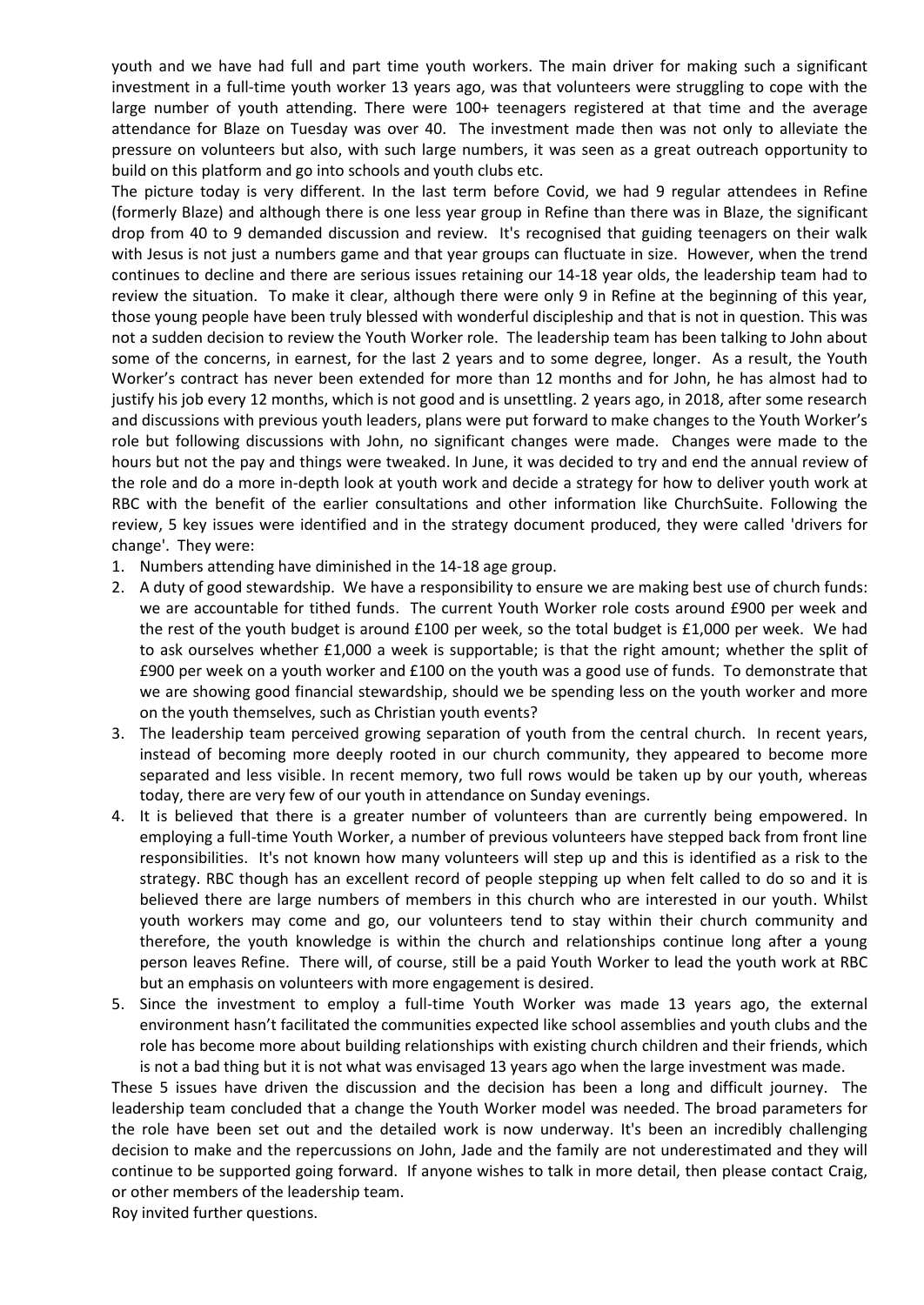**Q**. Alison Dennis expressed concern that a manse will not be made available to an incoming new youth worker and that someone taking on the role will be working 25 hours per week which is not a big salary to be paying London rent.

**A.** Craig – It could suit someone to work 25 hours per week who seeks such flexibility; they could be from the area or within the church. It is one of the challenges.

**Q.** Neesha Soba – Does the church have a contingency plan for after Covid, when things go back to normal and we can return to church? During this period, a lot of people have come to Christ and want to know about Jesus. Once we are able to open again, what will happen if we have a flood of youth coming to RBC? Will volunteers be available to deal with the numbers?

**A.** John Bawden – if that did happen, it would be amazing and a challenge to face. It is not something that has been planned for and maybe more faith should be held. There is confidence that amongst our fellowship, we would be able to generate sufficient support and volunteers to meet that need, should it arise.

Marion Sharp – expressed a concern that once John has left, it may be difficult for young people to develop confidence in a person to speak and confide to if there are several volunteers who are temporary in nature.

Anna Goddard – wanted it minuted (herewith) that thanks be given to John Reynolds for all his time and effort invested in our youth and the personal and pastoral care he showed towards them because it was second to none. He really invested so much time and energy into them. From the parent of a child who has been part of the youth group with John and has had the benefit of such a fantastic youth leader. Anna thanked Craig for his explanation about what has happened and what led to this decision but questioned whether the youth be given an explanation, as this has come as a huge shock to them, totally out of the blue, with very little explanation about why, when to all intent and purposes, everything was going well, as far as they were concerned. Anna felt it was important that their views (the youth) be taken into account as to the way forward. Primarily, a huge thanks to John.

Roy thanked Anna for her words and reiterated that we should all endorse them.

John Bawden agreed with Anna and that it has been a real privilege working with John at RBC. In terms of feeding back to the young people, a session was held at the last meeting and provided more context and certainly, an opportunity for them to ask questions and to feedback and young people will continue to be encouraged to approach with any questions and concerns they have and especially when thinking about the future and new roles. The views of the young people will absolutely be sought regarding the new role.

## **9. Report from Church Secretary**

Roy Bawden presented the report.

a). It is formally minuted that Barry Dore is now a newly accredited Minister, effective 20<sup>th</sup> September 2020. Barry now serves a 3 year probation, whereupon he will become fully accredited.

b). Roy advised that as the Secretary on behalf of the fellowship, he had attended the Baptist Assembly, which was on line using CrowdCast on  $16<sup>th</sup>$  September. It can be found on YouTube.

c). One year later than due, Derek will be taking a 3-month sabbatical next year between May and July. Derek is allowed to take a sabbatical every 7 years, although he has not always done so.

d). The Baptist Union Legal has informed churches that decisions taken at Members' meetings on Zoom are not legally binding under most churches' constitutions, although Trustee decisions are. This is to do with the principle of a gathered meeting in person, rather than virtually, being the intended method in which God's will is discerned. The suggested fix, since nearly all churches are in the same position, is that when we can gather again physically, all past decisions are ratified. As always advised, all decisions taken on our Zoom meetings have been unanimous, or by very substantial majorities, with a comment made that if close, decisions would be reserved.

#### **10. AOB**

Derek Page advised that Andy Willis is very seriously ill. The hospital is unable to provide further treatment. Derek has been in regular contact with Mary and their children. The family have asked if Andy can return home for the final period of his life. The hospital are indicating that the level of care will drop and his condition will worsen rapidly. He is due to return home on Thursday (26<sup>th</sup> November). The major concern is whether he is able to travel in the ambulance home. The family would value our prayers that Andy be strong enough to travel and to be in his home, with his family. These are very difficult days for the Willis family. They have been hugely restricted in being able to spend time with Andy. Please remember the Willis family this evening, tomorrow and through the coming days.